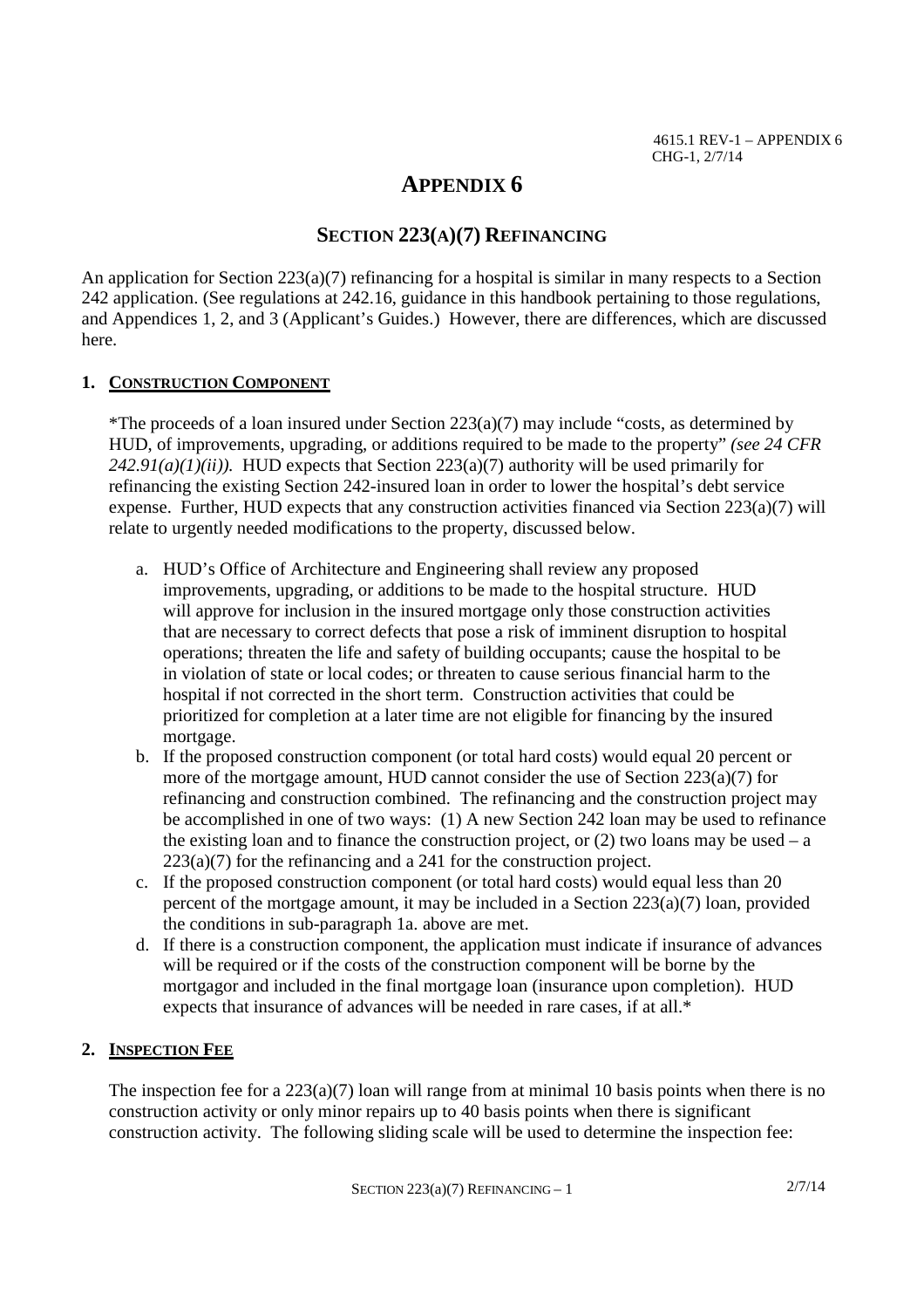| Hard Cost % of Mortgage Amount   | <b>Inspection Fee (Basis Points)</b> |
|----------------------------------|--------------------------------------|
| Less than $5\%$                  |                                      |
| 5% or greater but less than 10%  |                                      |
| 10% or greater but less than 15% | 30                                   |
| 15% or greater but less than 20% | 40                                   |

### **3. OAE AND ENVIRONMENTAL REVIEW REQUIREMENTS**

- An environmental review is not required if the  $223(a)(7)$  does not include new construction, rehabilitation, or physical impacts or changes except for routine maintenance (see 24 CFR 50.19(b)(21)). Routine maintenance includes activities such as cleaning, replacing broken glass, caulking, fixing gutters, and replacement of non-fixture appliances. Physical impacts that are not routine includes activities such as replacing doors, windows, or fixtures. However, the Lender is still required to review the project for compliance with flood insurance requirements in accordance with 24 CFR 50.4(b)(1).
- If the transaction includes construction activity goes beyond routine maintenance, the requirements of Appendix 8, Part IV, Guide for Project Applicants: Environmental Review and Requirements apply. Therefore, the lender must submit a Phase I ESA (Environmental Site Assessment) and any applicable subsequent studies, a copy of the letter to the State Historic Preservation officer (SHPO) and any responses, and an Environmental Report, as described thereto. OAE will review the submissions and prepare the form HUD-4128.

## **4. HUD-92013-OHP AND INSTRUCTIONS**

# *PREPARATION OF THE HUD-92013-OHP FOR A SECTION 223(a)(7) LOAN SHOULD FOLLOW THE INSTRUCTIONS FOR A SECTION 242 APPLICATION, EXCEPT AS NOTED***.**

Line

C1 through C5 – Not applicable if there is no construction component in the proposed loan.

C23 - Organization expense is not applicable.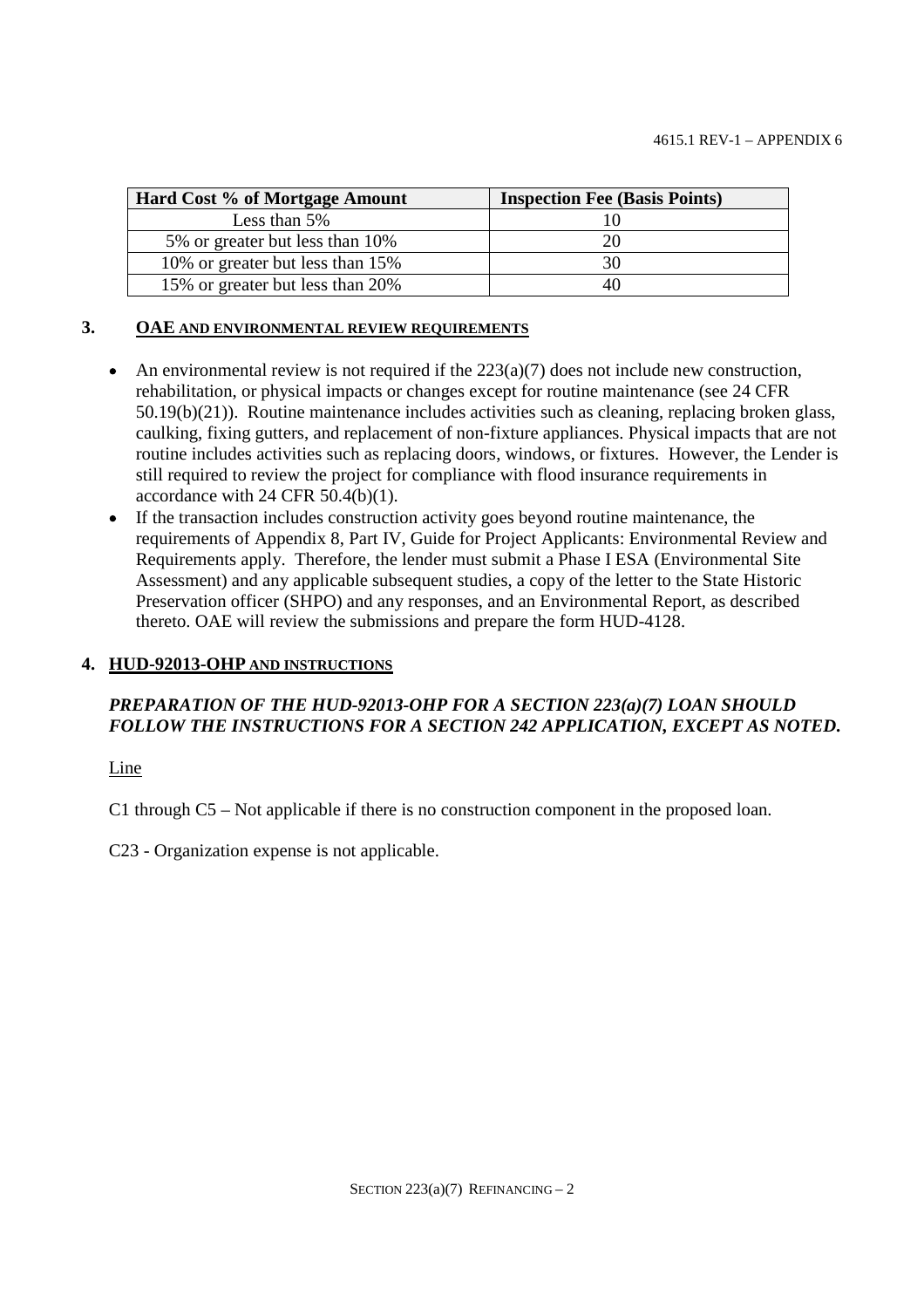## **5. DOCUMENTATION**

## **Introduction**

The following checklist is to be used as a guide for a mortgagee and a hospital to prepare an application for HUD Section 223(a)(7) mortgage insurance. For an application to be accepted by HUD, and for underwriting analysis and architectural/engineering review to begin (if needed), all elements of an application must be complete and submitted in good form. The requested information, comprised of programmatic, financial, and architectural/engineering data (if needed), will assist the application review team headed by the Account Executive to reach an informed conclusion.

For an application to be reviewed in an efficient timeframe, it is important that the applicant provide the information in a true, clear and correct fashion. HUD encourages applicants to stay in close contact with the Account Executive and the review team as an application package is prepared.

Each application should be composed of three sections consisting of the following:

Section I – Programmatic Documentation Section II – Financial Documentation Section III – Architectural and Engineering Documentation (if needed)

This checklist lists the "standard" information that is to be included in each volume of the application package. The information should be organized in tabs for easy referencing by the review team and should follow the organizational structure outlined in this document. From time to time, additional data will be requested based on unique aspects of the application. One electronic copy is required.

## **DOCUMENTATION SHOULD FOLLOW THE ORGANIZATION AND CONTENT OF THAT FOR A SECTION 242 APPLICATION, EXCEPT AS NOTED.**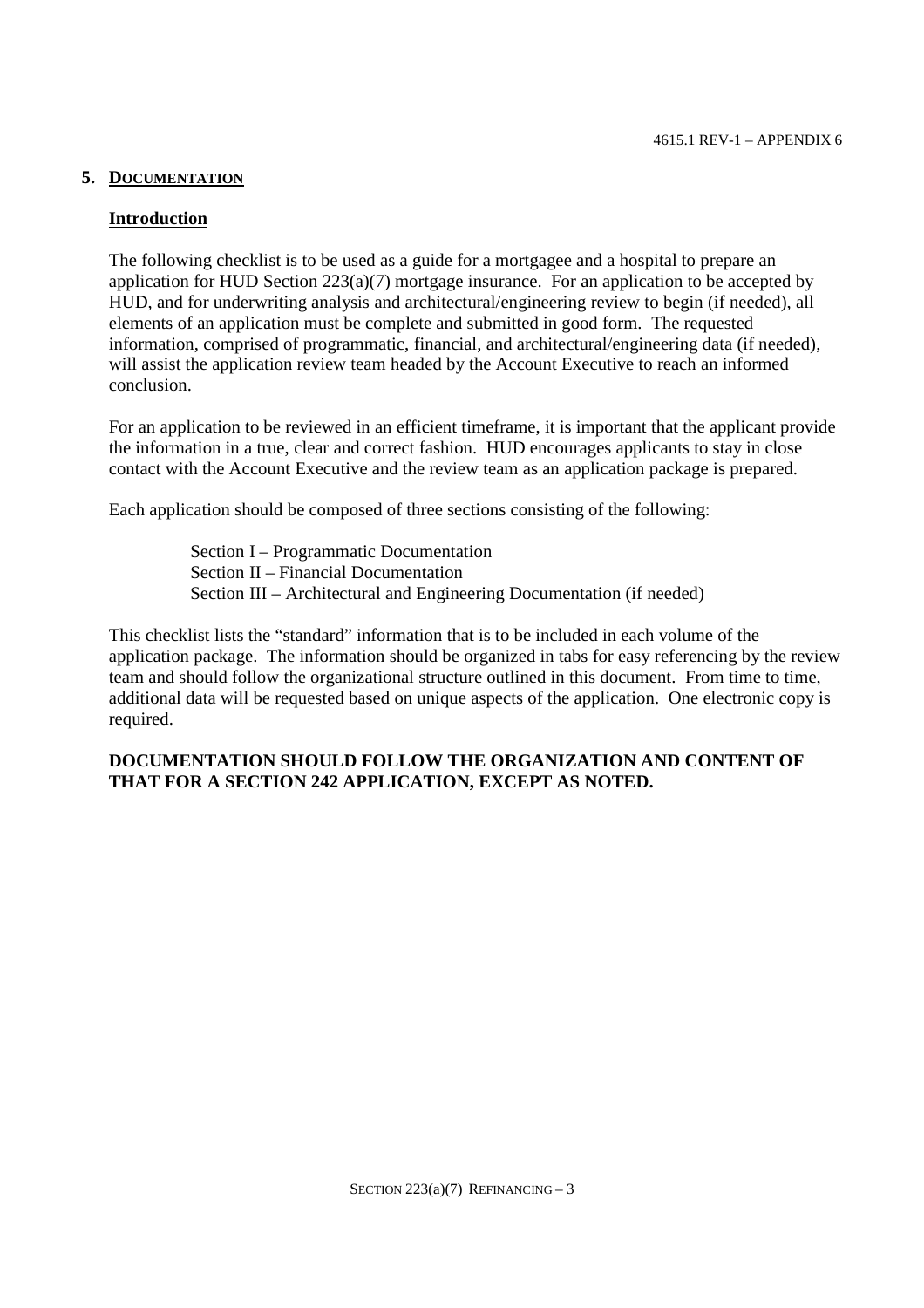## **DOCUMENTATION CHECKLIST – 223(a)(7)**

| <b>PROJECT NAME</b> |  |
|---------------------|--|
| <b>MORTGAGOR</b>    |  |
| <b>MORTGAGEE</b>    |  |

## **SECTION I – PROGRAMMATIC DOCUMENTATION**

Introduce Section I with a **Lender Narrative** including the following:

- 1. Description of the hospital.
- 2. What the proceeds of the original loan were used for.
- 3. If there is a construction component, what is it and why is it necessary.
- 4. A statement that the proposed financing meets the requirements of Section 242.91, with supporting data.
- 5. A table showing the following information:

| <b>Current Insured Loan</b>                        | <b>Proposed Loan Terms</b>                     |
|----------------------------------------------------|------------------------------------------------|
|                                                    |                                                |
| Original Section of the Act:                       | Section of the Act:                            |
| Original Loan Amount:                              |                                                |
| <b>Current UPB:</b>                                | Proposed Loan Amount:                          |
| <b>Current Interest Rate:</b>                      | Proposed Interest Rate:                        |
| <b>Maturity Date:</b>                              | <b>Proposed Maturity Date:</b>                 |
| Original Term:                                     | New Term:                                      |
| Principal & Interest<br>(monthly):                 | Principal & Interest<br>(monthly):             |
| Debt Service Coverage Ratio<br>(prior year audit): | Projected Debt Service<br>Coverage Ratio:      |
|                                                    | Projected Annual Savings:                      |
|                                                    | Projected Total NPV<br>Savings:                |
|                                                    | Annual Savings (% of current<br>debt service): |
|                                                    | Pre-Payment Penalty:                           |
|                                                    | Total Increase in UPB:                         |
|                                                    | Payback Period:                                |

Provide backup data or worksheets to support the calculations.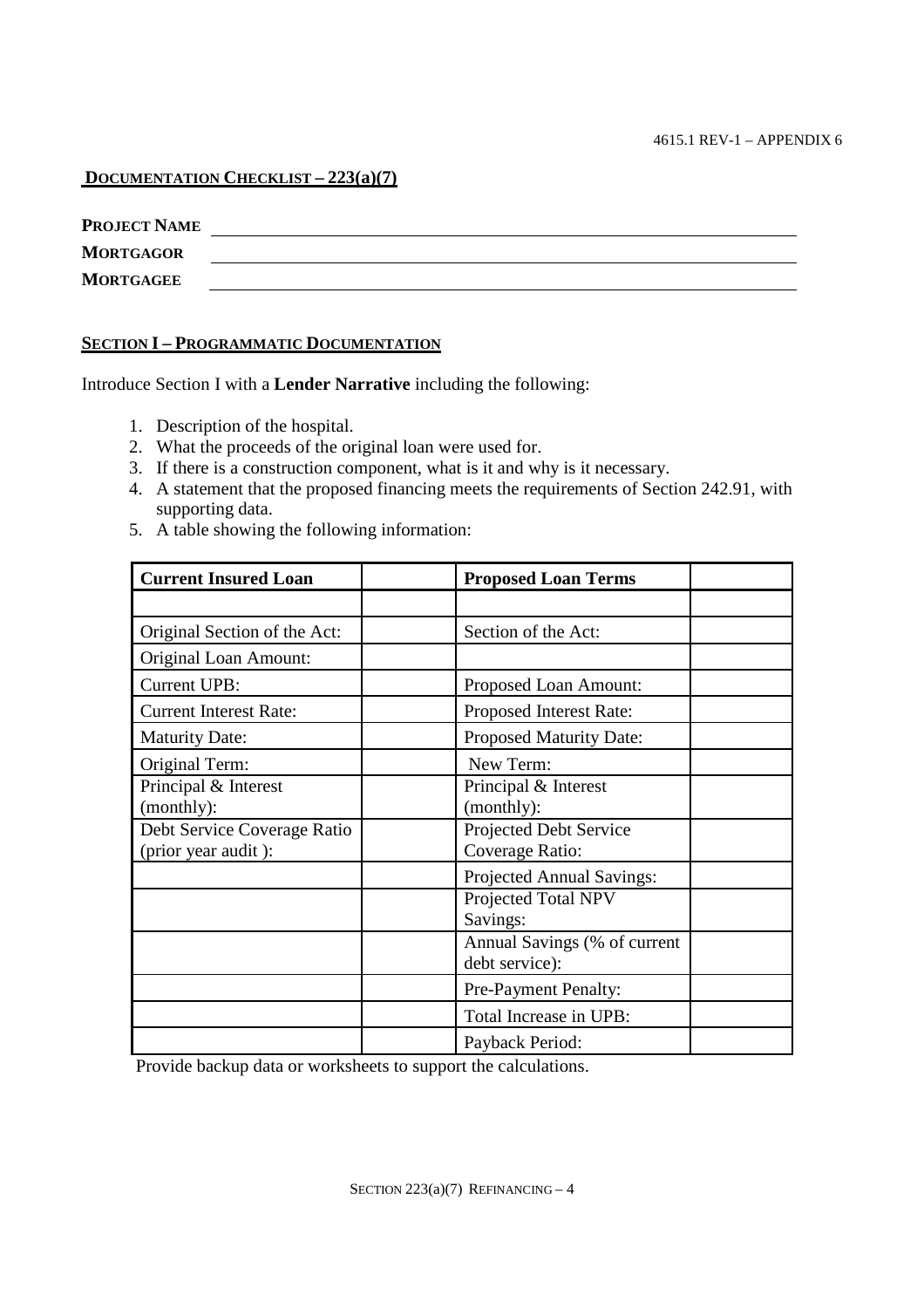Include also relevant documents specified in the application checklist in Appendix 2, Applicant's Guide:

| <b>TAB</b>              | <b>DOCUMENTS</b>                                                                                                                                                                                                                                                                                                                                                                                                    | <b>CHECK</b> |
|-------------------------|---------------------------------------------------------------------------------------------------------------------------------------------------------------------------------------------------------------------------------------------------------------------------------------------------------------------------------------------------------------------------------------------------------------------|--------------|
| $\mathbf{1}$            | Project Team Form                                                                                                                                                                                                                                                                                                                                                                                                   |              |
| $\overline{2}$          | <b>Official Application Forms, including:</b><br>HUD Form 92013-OHP, Application for Hospital Mortgage Insurance.<br>Summary of Cost Savings – Detail the total interest savings over the life of the<br>loan with Section 223(a)(7) insurance; the Net Present Value of savings; and<br>the assumed interest rate with and without Section $223(a)(7)$ insurance.                                                  |              |
| 3                       | Addendum to Mortgage Insurance Application – Concerning Delinquency<br>on Federal Debt                                                                                                                                                                                                                                                                                                                              |              |
| $\overline{\mathbf{4}}$ | Certification by an Authorized Hospital Official                                                                                                                                                                                                                                                                                                                                                                    |              |
| 5                       | For projects located in a Certificate of Need (CON) state, HUD Form<br>2576HF-Certificate of Need, a copy of the CON approval (including<br>contingencies, if any). For projects located in a state that does not require a<br>CON, include a statement that the state does not require a CON. (IF NEEDED<br><b>FOR CONSTRUCTION)</b>                                                                               |              |
| 6                       | HUD Previous Participation Certification. Attach a listing of the names of<br>the principals that must be submitted. The actual Previous Participation<br>Certificates are submitted electronically (IF NEEDED FOR NEW BOARD<br><b>MEMBERS OR HOSPITAL OFFICERS ADDED SINCE LAST ENDORSEMENT)</b>                                                                                                                   |              |
| 7                       | Incorporation<br>Certificate of Incorporation<br>$\Box$<br>By-laws<br>$\Box$<br>Certificate of Good Standing<br>$\Box$                                                                                                                                                                                                                                                                                              |              |
| 8                       | List of trustees including title, class year, professional affiliation, and years<br>associated with the hospital. As applicable, for the:<br>Hospital<br>$\Box$<br>Parent<br>$\Box$<br>Member<br>$\Box$<br>List of shareholders for investor owned companies (for companies<br>$\Box$<br>with a large number of shareholders, consult the Account Executive).                                                      |              |
| $\boldsymbol{9}$        | Corporate resolution authorizing:<br>The proposed refinancing and (if applicable) the proposed<br>$\Box$<br>construction<br>The new proposed loan amount<br>$\Box$<br>Individual(s) to act on behalf of the hospital<br>$\Box$<br>Include a statement that the Board of Trustees has reviewed and agrees with<br>the findings of the Study of Market Need and Financial Feasibility (IF<br><b>STUDY IS NEEDED</b> ) |              |
| <b>10</b>               | Non-profit Status (include IRS letter of non-profit status, if applicable)                                                                                                                                                                                                                                                                                                                                          |              |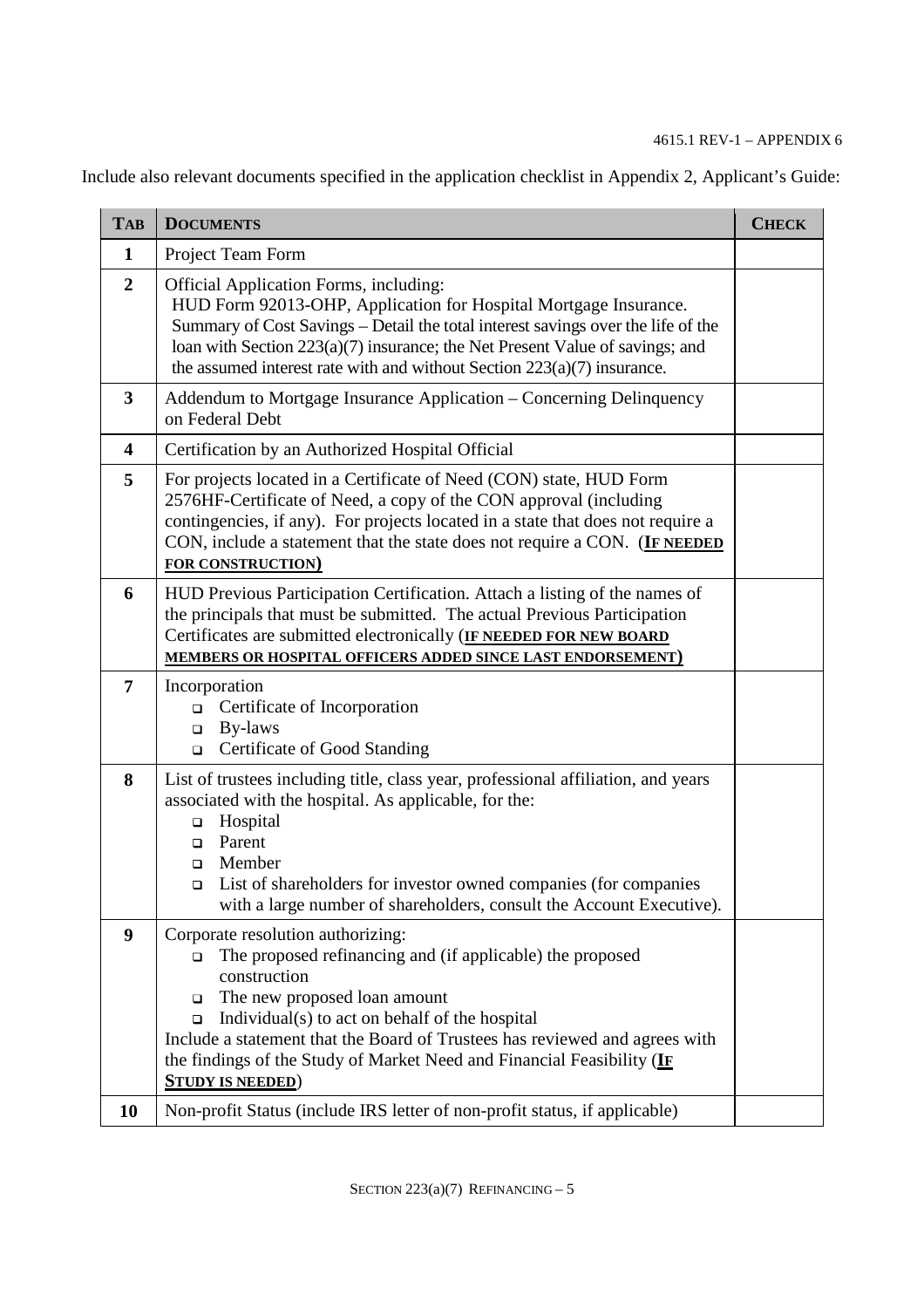| <b>TAB</b> | <b>DOCUMENTS</b>                                                                                                                                                                                                                                                                                                                                                                                                                                                                                                                                                                                                                                              | <b>CHECK</b> |
|------------|---------------------------------------------------------------------------------------------------------------------------------------------------------------------------------------------------------------------------------------------------------------------------------------------------------------------------------------------------------------------------------------------------------------------------------------------------------------------------------------------------------------------------------------------------------------------------------------------------------------------------------------------------------------|--------------|
| 11         | Evidence of JCAHO certification (or its equivalent) and management's<br>response to any conditions                                                                                                                                                                                                                                                                                                                                                                                                                                                                                                                                                            |              |
| 12         | Provide the following organizational information:<br>Organizational Chart (include names and titles of the CEO, COO,<br>$\Box$<br>CFO, CMO, and CNO)<br>List all Board Officers/Members and Executives<br>$\Box$<br>Short written description of the background and experience of each<br>$\Box$<br><b>Board Officer</b><br>Resumes of the Chief Executive Officer, Chief Financial Officer,<br>$\Box$<br>Chief Operating Officer, Chief Nursing Officer and Chief Medical<br>Officer                                                                                                                                                                         |              |
| 13         | List all affiliate entities and all Board Officers/Members and Executives of<br>affiliate organizations.                                                                                                                                                                                                                                                                                                                                                                                                                                                                                                                                                      |              |
| 14         | Assurances – Construction Programs, SF-424D (IF NEEDED FOR<br><b>CONSTRUCTION</b>                                                                                                                                                                                                                                                                                                                                                                                                                                                                                                                                                                             |              |
| 15         | Equipment List (IF NEEDED FOR CONSTRUCTION) - Applicants must submit<br>an itemized list of major medical equipment broken out by broad categories.<br>This list must be classified as follows:<br>Equipment to be purchased from mortgage proceeds<br>$\Box$<br>Equipment to be purchased with other funds<br>$\Box$<br>$\Box$ Leased equipment<br>For each category provide total cost by department<br>$\Box$<br>For the Application, consolidate the equipment list to broad<br>$\Box$<br>categories and pieces of major equipment with costs in excess of<br>\$700,000. A complete listing will still be required for closing and<br>cost certification. |              |
|            | Note that the total cost of equipment to be purchased from mortgage<br>proceeds shall equal the amount on HUD Form 92013, and a complete listing<br>of all equipment must be submitted to the account executive no later than<br>two weeks prior to the closing of the loan.                                                                                                                                                                                                                                                                                                                                                                                  |              |
| 16         | Anti-kickback or Appraisal documentation, if needed                                                                                                                                                                                                                                                                                                                                                                                                                                                                                                                                                                                                           |              |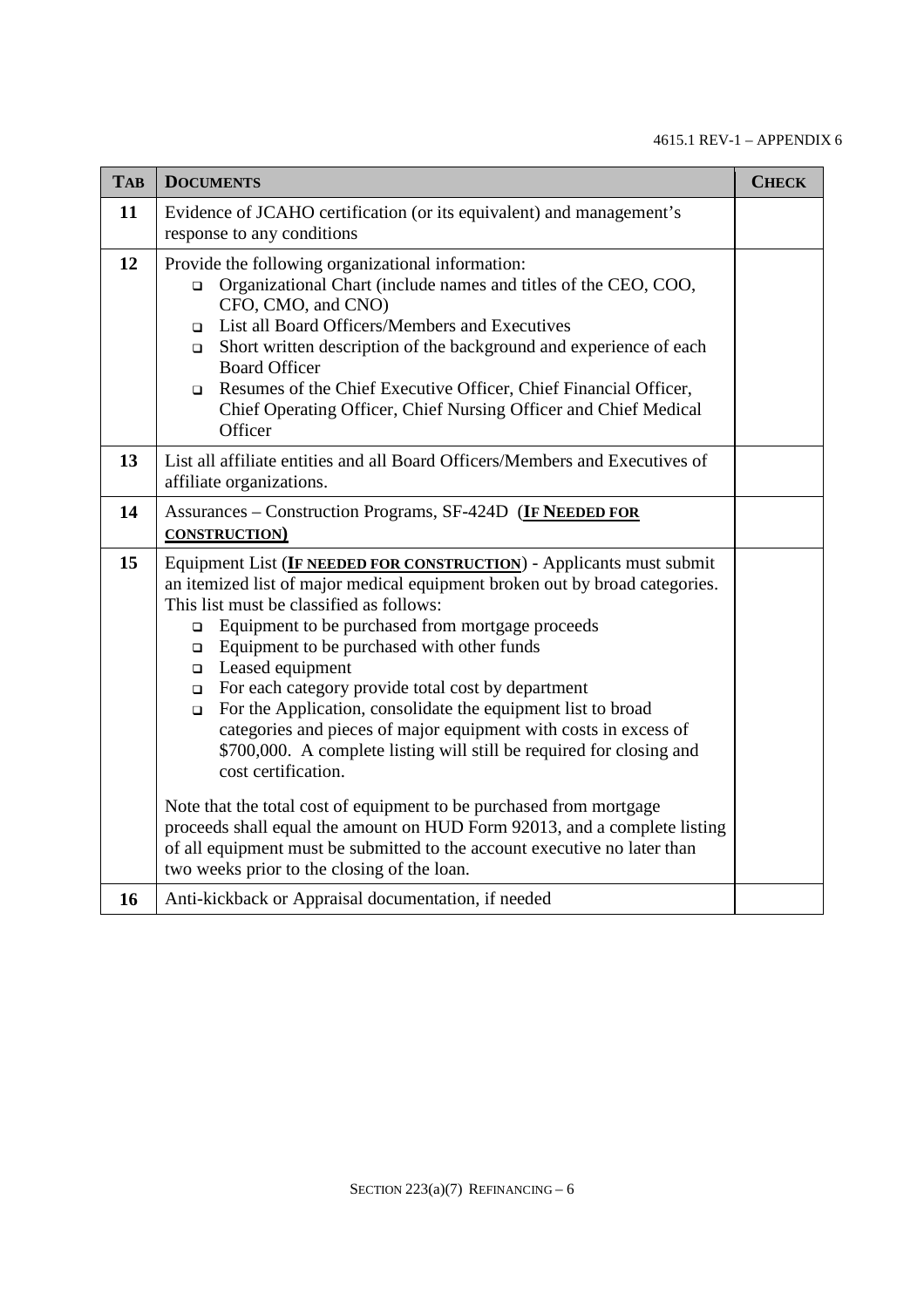# **SECTION II – FINANCIAL DOCUMENTATION**

| <b>TAB</b>              | <b>DOCUMENTS</b>                                                                                                                                                                                                                                                                                                                                                                                                                                                                                                                                                                                       | <b>CHECK</b> |  |
|-------------------------|--------------------------------------------------------------------------------------------------------------------------------------------------------------------------------------------------------------------------------------------------------------------------------------------------------------------------------------------------------------------------------------------------------------------------------------------------------------------------------------------------------------------------------------------------------------------------------------------------------|--------------|--|
| $\mathbf{1}$            | Last 3 years audited financial statements<br>Last 3 years management letters with responses thereto                                                                                                                                                                                                                                                                                                                                                                                                                                                                                                    |              |  |
| $\overline{2}$          | Last 3 years operating statistics                                                                                                                                                                                                                                                                                                                                                                                                                                                                                                                                                                      |              |  |
| 3                       | Current year's operating budget and narrative                                                                                                                                                                                                                                                                                                                                                                                                                                                                                                                                                          |              |  |
| $\overline{\mathbf{4}}$ | Study of Market Need and Financial Feasibility (if required by HUD)<br>Including Financial and Statistical (FAST) Worksheets for the last five years,<br>through the construction period (if any) and two full fiscal years past project<br>completion                                                                                                                                                                                                                                                                                                                                                 |              |  |
| 5                       | Description of Fund Raising Program and Other Sources of Funds (AS<br><b>APPLICABLE FOR CONSTRUCTION)</b><br>Source of contributions<br>$\Box$<br>Amount collected to date and outstanding<br>□<br>Schedule for collection<br>$\Box$                                                                                                                                                                                                                                                                                                                                                                   |              |  |
| 6                       | Malpractice Insurance Program<br>Describe coverage<br>$\Box$<br>Statement of adequacy of policy on asserted and unasserted claims for<br>□<br>the last completed fiscal year<br>If self insured, list the name of the trustee and provide a copy of the<br>$\Box$<br>most recent actuarial study<br>If insured through a related entity/affiliate/subsidiary, list the name of<br>$\Box$<br>the trustee and provide a copy of the most recent actuarial study, the<br>actual and required fund balance, and the most recent audited financial<br>statements of the related entity/affiliate/subsidiary |              |  |
| 7                       | Contracts<br>Description of contracts with medical and financial consultants.<br>$\Box$<br>Include copy of management contract (if applicable)                                                                                                                                                                                                                                                                                                                                                                                                                                                         |              |  |
| 8                       | Mortgage Reserve Fund<br>Draft Mortgage Reserve Fund schedule for the proposed project based<br>$\Box$<br>on your present best estimates. Please note that this schedule shall<br>reflect the amount used in the Study of Market Need and Financial<br>Feasibility (if done).                                                                                                                                                                                                                                                                                                                          |              |  |
| $\boldsymbol{9}$        | Monthly Financial and Statistical Reports<br>After submission of the application, monthly copies of the hospital's<br>□<br>financial and statistical reports are to be submitted to the account<br>executive.                                                                                                                                                                                                                                                                                                                                                                                          |              |  |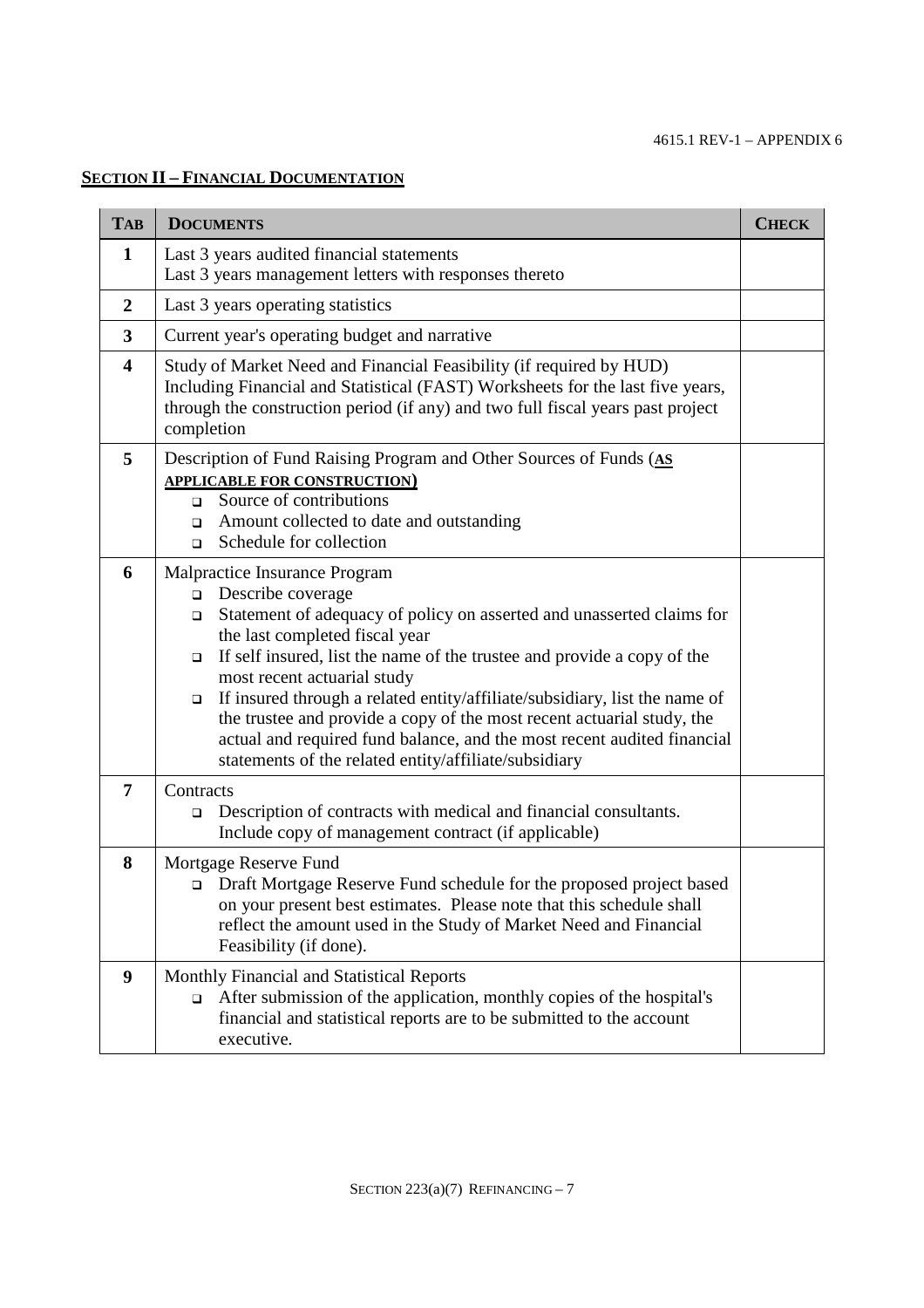# **SECTION III – ARCHITECTURAL & ENGINEERING DOCUMENTATION (IF NEEDED FOR A CONSTRUCTION PROJECT)**

| <b>TAB</b>              | <b>DOCUMENTS</b>                                                                                                                                                                                                                                                                                                                                                                                                                                                                                           | <b>CHECK</b> |
|-------------------------|------------------------------------------------------------------------------------------------------------------------------------------------------------------------------------------------------------------------------------------------------------------------------------------------------------------------------------------------------------------------------------------------------------------------------------------------------------------------------------------------------------|--------------|
| $\mathbf{1}$            | Survey plan showing buildings to be mortgaged                                                                                                                                                                                                                                                                                                                                                                                                                                                              |              |
| $\mathbf{2}$            | Legal description of site                                                                                                                                                                                                                                                                                                                                                                                                                                                                                  |              |
| 3                       | Legal opinion of site owned in fee simple                                                                                                                                                                                                                                                                                                                                                                                                                                                                  |              |
| $\overline{\mathbf{4}}$ | Site and soil investigation (IF NECESSARY)                                                                                                                                                                                                                                                                                                                                                                                                                                                                 |              |
| 5                       | Architectural narrative with schematics                                                                                                                                                                                                                                                                                                                                                                                                                                                                    |              |
| 6                       | Space tabulation                                                                                                                                                                                                                                                                                                                                                                                                                                                                                           |              |
| 7                       | Evidence of zoning compliance (IF NECESSARY)                                                                                                                                                                                                                                                                                                                                                                                                                                                               |              |
| 8                       | Owner architect agreement                                                                                                                                                                                                                                                                                                                                                                                                                                                                                  |              |
| 9                       | Current construction cost breakdown by trade                                                                                                                                                                                                                                                                                                                                                                                                                                                               |              |
| 10                      | If the proposed $223(a)(7)$ transaction includes construction activity goes<br>beyond routine maintenance, a Phase I ESA (and any applicable subsequent<br>studies), a copy of its letter to the SHPO and any responses, and an<br>Environmental Report must be submitted, according to the guidance in<br>Appendix 8, Part IV, Environmental Review and Requirements of the Section<br>242 Construction Guide. If not, the project must still comply with any<br>applicable flood insurance requirements. |              |
| 11                      | Flood insurance documentation (if applicable).                                                                                                                                                                                                                                                                                                                                                                                                                                                             |              |
| 12                      | Adequacy of water supply, sewers, utilities (IF NECESSARY)                                                                                                                                                                                                                                                                                                                                                                                                                                                 |              |
| 13                      | Method of contracting                                                                                                                                                                                                                                                                                                                                                                                                                                                                                      |              |
| 14                      | Phasing of project units                                                                                                                                                                                                                                                                                                                                                                                                                                                                                   |              |

All Sections: Electronic copy of the application (Sections I – III)

# **6. MORTGAGOR CERTIFICATIONS**

Certifications in Section 242 applications are found in various places. To simplify the 223(a)(7) process, those certifications have been consolidated as follows: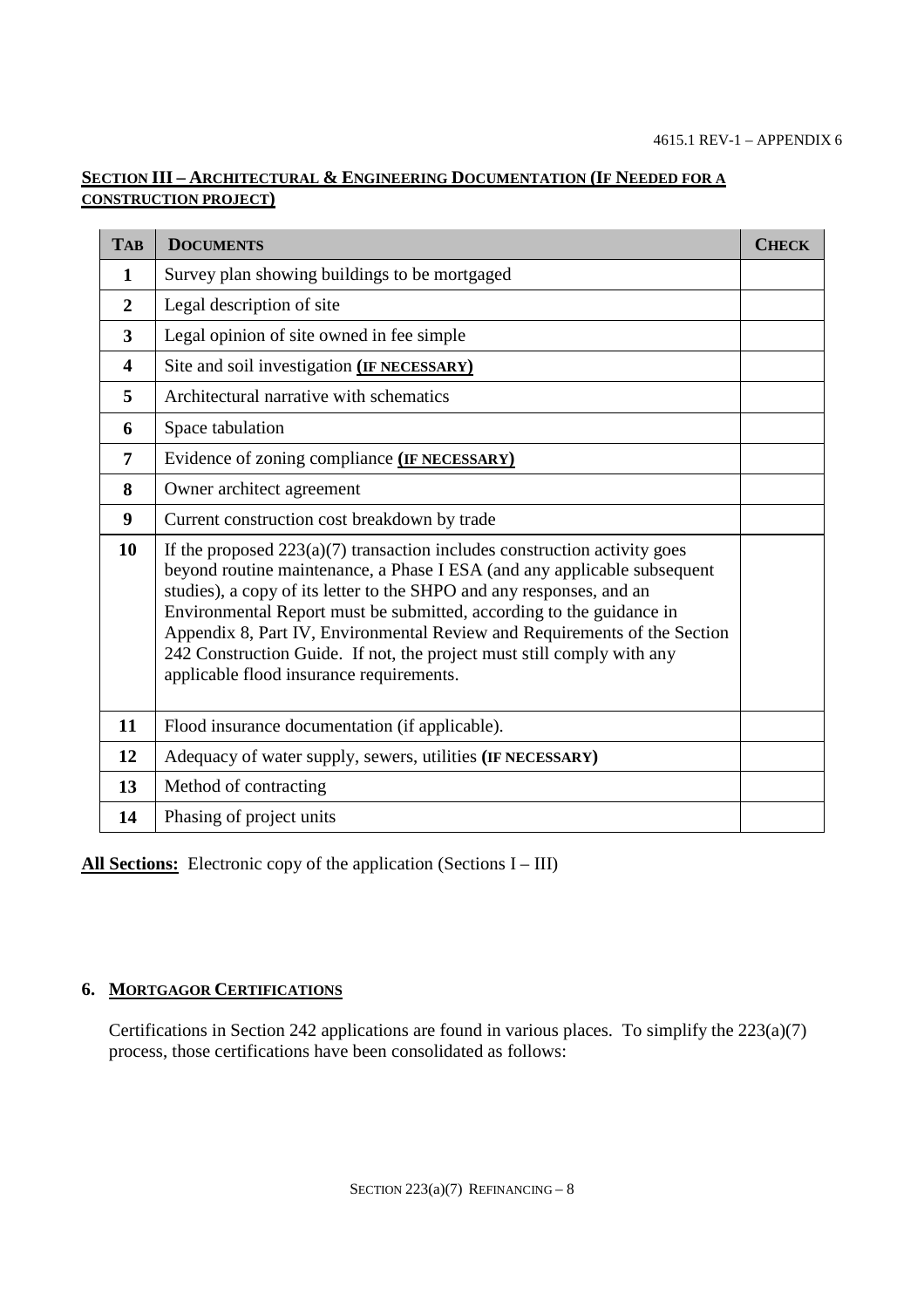# **MORTGAGOR CONSOLIDATED CERTIFICATIONS**

FOR SECTION 242/223(A)(7)

| <b>MORTGAGOR:</b>        | Mortgagor Name      |
|--------------------------|---------------------|
| <b>LENDER:</b>           | Lender Name         |
| <b>PROJECT:</b>          | Project Name        |
| <b>PROJECT LOCATION:</b> | Project City, State |

### **Part I. HUD-92013**

The undersigned Mortgagor certifies that it is familiar with the provisions of the Regulations of the Secretary of Housing and Urban Development ("HUD") under **Section 242 pursuant to Section 223(a)(7)** of the National Housing Act and that, to the best of its knowledge and belief, the Mortgagor has complied, or will be able to comply, with all of the requirements thereof which are a prerequisite to insurance of the mortgage under such Section.

The Mortgagor further certifies that to the best of its knowledge and belief no information, data, exhibits, or attachments provided to the Lender or HUD, are in any way false or incorrect and that they are truly descriptive of the project or property which is intended as the security for the proposed mortgage and that any proposed repairs will not violate zoning ordinances or restrictions of record.

## **Part II. CERTIFICATIONS RELATED TO REGULATORY COMPLIANCE**

1. Do physicians or other professionals practicing in the HUD-insured hospital have any financial interest in the Mortgagor?

| ___ |
|-----|
|     |

2. Is the Mortgagor under any unresolved investigation by any state or federal agency for statutory or regulatory violations?

| -- -<br>. | - |
|-----------|---|
|           |   |

3. Has the Mortgagor claimed bankruptcy, become insolvent, or made compromised settlements with creditors since the date of the closing on the 242 loan?



4. Does the Mortgagor facility currently hold operating licenses from all governing authorities, which licenses are unencumbered other than as collateral for a HUD-insured loan?

| $I_{T-1}$<br>$-$ | $\overline{\phantom{a}}$ |
|------------------|--------------------------|
|                  |                          |

5. Have all current board members, officers, and other principals submitted Certifications of Previous Participation (2530s)?

| . .<br>. <u>. .</u> |  |
|---------------------|--|
|                     |  |

SECTION  $223(a)(7)$  REFINANCING - 9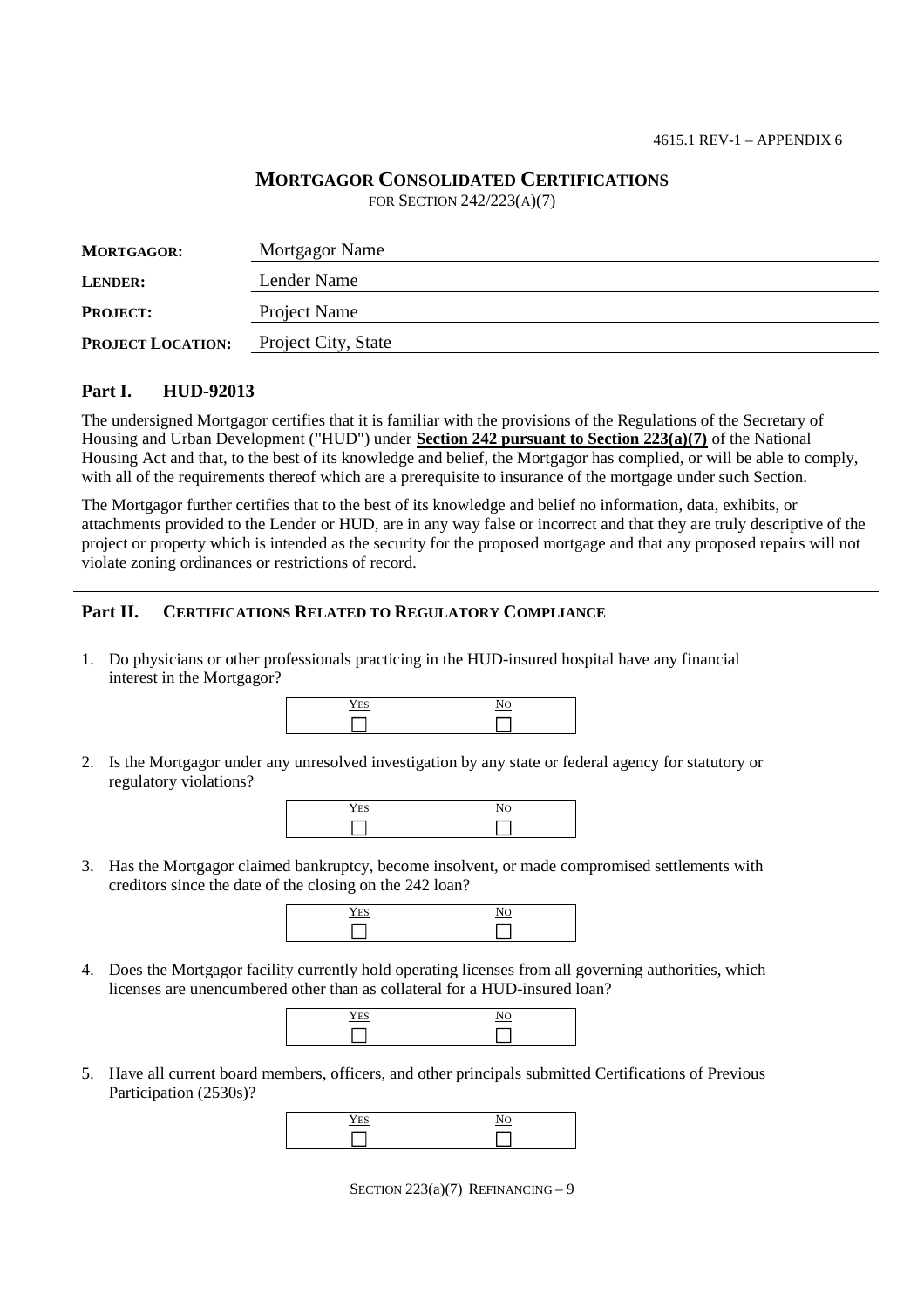6. Is or has the Mortgagor been delinquent on any Federal debt?



If the answer to any of the above questions is YES, attach the details on a separate sheet. If the answer is YES for question 6, refer to the attached instructions on Page 14. Mortgagor certifies that its answer to each of the questions in this Part II and the information in any such attached sheets is true and correct.

### **Part III. BYRD AMENDMENT**

The Mortgagor states, to the best of its knowledge and belief, that: If any funds have been paid or will be paid to any person for influencing or attempting to influence an officer or employee of any agency, a Member of Congress, an officer or employee of Congress, or an employee of a Member of Congress in connection with this commitment providing for the United States to insure or guarantee a loan, the Mortgagor shall complete and submit Standard Form-LLL, "Disclosure Form to Report Lobbying," in accordance with its instructions. Submission of this statement is a prerequisite for making or entering into this transaction imposed by Section 1352, Title 31, U.S. Code. Any person who fails to file the required statement shall be subject to a civil penalty of not less than \$10,000 and not more than \$100,000 for each such failure.

### **Part IV. PARTIES TO THE TRANSACTION**

Does the Mortgagor know of any changes in the ownership structure of any of the following parties that have not been previously approved by HUD?

\_\_\_\_\_\_\_\_\_\_\_\_\_\_\_\_\_\_\_\_\_\_\_\_\_\_\_\_\_\_\_\_\_\_\_\_\_\_\_\_\_\_\_\_\_\_\_\_\_\_\_\_\_\_\_\_\_\_\_\_\_\_\_\_\_\_\_\_\_\_\_\_\_\_\_\_\_\_\_\_\_\_\_\_\_\_\_\_\_\_\_\_\_\_\_



If the answer to any of the questions in this Part IV is Yes, attach a separate sheet setting forth the ownership of each party that has not been previously approved by HUD and setting forth the nature of any applicable identity of interest. The Mortgagor certifies that, to the best of its knowledge, its answer to each of the questions in this Part IV, and the information in any such attached sheets is true and correct.

#### **Part V. THIS PART INTENTIONALLY LEFT BLANK**

#### **Part VI. THIS PART INTENTIONALLY LEFT BLANK**

#### **Part VII. EQUAL EMPLOYMENT OPPORTUNITY** (EXCERPT FROM 41 CFR § 60-1.4(B))

#### **(Needed only if there is a construction component)**

(a) The Mortgagor hereby agrees that it will incorporate or cause to be incorporated into any contract for construction work, or modification thereof, as defined in the regulations of the Secretary of Labor at 41 CFR Chapter 60, which is paid for in whole or in part with funds obtained from the Federal Government or borrowed on the credit of the Federal Government pursuant to a grant, contract, loan insurance, or guarantee, or undertaken pursuant to any Federal program involving such grant, contract, loan, insurance, or guarantee, the following equal opportunity clause:

During the performance of this contract, the contractor agrees as follows:

(1) The contractor will not discriminate against any employee or applicant for employment because of race, color, religion, sex or national origin. The contractor will take affirmative action to ensure that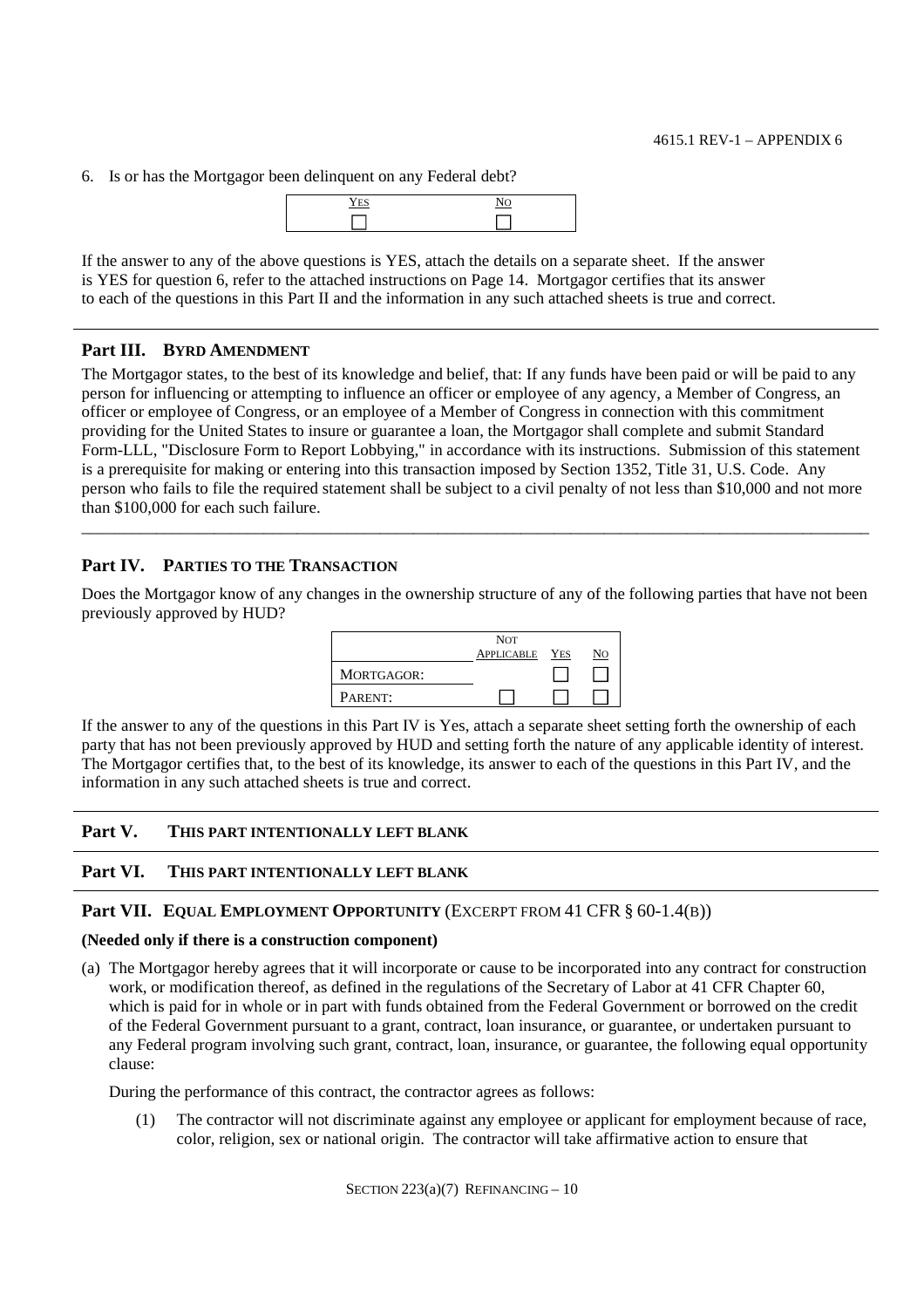#### 4615.1 REV-1 – APPENDIX 6

applicants are employed, and that employees are treated during employment without regard to their race, color, religion, sex, or national origin, such action shall include, but not be limited to the following: employment, upgrading, demotion, or transfer; recruitment or recruitment advertising; layoff or termination; rates of pay or other forms of compensation; and selection for training, including apprenticeship. The contractor agrees to post in conspicuous places, available to employees and applicants for employment, notices to be provided setting forth the provisions of this nondiscrimination clause.

- (2) The contractor will, in all solicitations or advertisements for employees placed by or on behalf of the contractor, state that all qualified applicants will receive considerations for employment without regard to race, color, religion, sex, or national origin.
- (3) The contractor will send to each labor union or representative of workers with which he has a collective bargaining agreement or other contract or understanding, a notice to be provided advising the said labor union or workers' representatives of the contractor's commitments under this section, and shall post copies of the notice in conspicuous places available to employees and applicants for employment.
- (4) The contractor will comply with all provisions of Executive Order 11246 of September 24, 1965, and of the rules, regulations and relevant orders of the Secretary of Labor.
- (5) The contractor will furnish all information and reports required by Executive Order 11246 of September 24, 1965, and by rules, regulations, and orders of the Secretary of Labor, or pursuant thereto, and will permit access to his books, records, and accounts by the administering agency and the Secretary of Labor for purposes of investigation to ascertain compliance with such rules, regulations and orders.
- (6) In the event of the contractor's noncompliance with the nondiscrimination clauses of this contract or with any of the said rules, regulations, or orders, this contract may be canceled, terminated or suspended in whole or in part and the contractor may be declared ineligible for further Government contracts or federally assisted construction contracts in accordance with procedures authorized in Executive Order 11246 of September 24, 1965, and such other sanctions may be imposed and remedies invoked as provided in Executive Order 11246 of September 24, 1965, or by rule, regulation, or order of the Secretary of Labor, or as otherwise provided by law.
- (7) The contractor will include the portion of the sentence immediately preceding paragraph (1) and the provisions of paragraphs (1) through (7) in every subcontract or purchase order unless exempted by rules, regulations or orders of the Secretary of Labor issued pursuant to section 204 of Executive Order 11246 of September 24, 1965, so that such provisions will be binding upon each subcontractor or vendor. The contractor will take such action with respect to any subcontract or purchase order as the administering agency may direct as a means of enforcing such provisions, including sanctions for noncompliance: Provided, however, that in the event a contractor becomes involved in, or is threatened with, litigation with a subcontractor or vendor as a result of such direction by the administering agency the contractor may request the United States to enter into such litigation to protect the interests of the United States.
- (b) The Mortgagor further agrees that it will be bound by the above equal opportunity clause with respect to its own employment practices when it participates in federally assisted construction work: Provided, that if the Mortgagor so participating is a State or local government, the above equal opportunity clause is not applicable to any agency, instrumentality or subdivision of such government which does not participate in, work on or under the contract.
- (c) The Mortgagor agrees that it will assist and cooperate actively with the administering agency and the Secretary of Labor in obtaining the compliance of contractors and subcontractors with the equal opportunity clause and the rules, regulations, and relevant orders of the Secretary of Labor, that it will furnish the administering agency and the Secretary of Labor such information as they may require for the supervision of such compliance, and that it will otherwise assist the administering agency in the discharge of the agency's primary responsibility for securing compliance.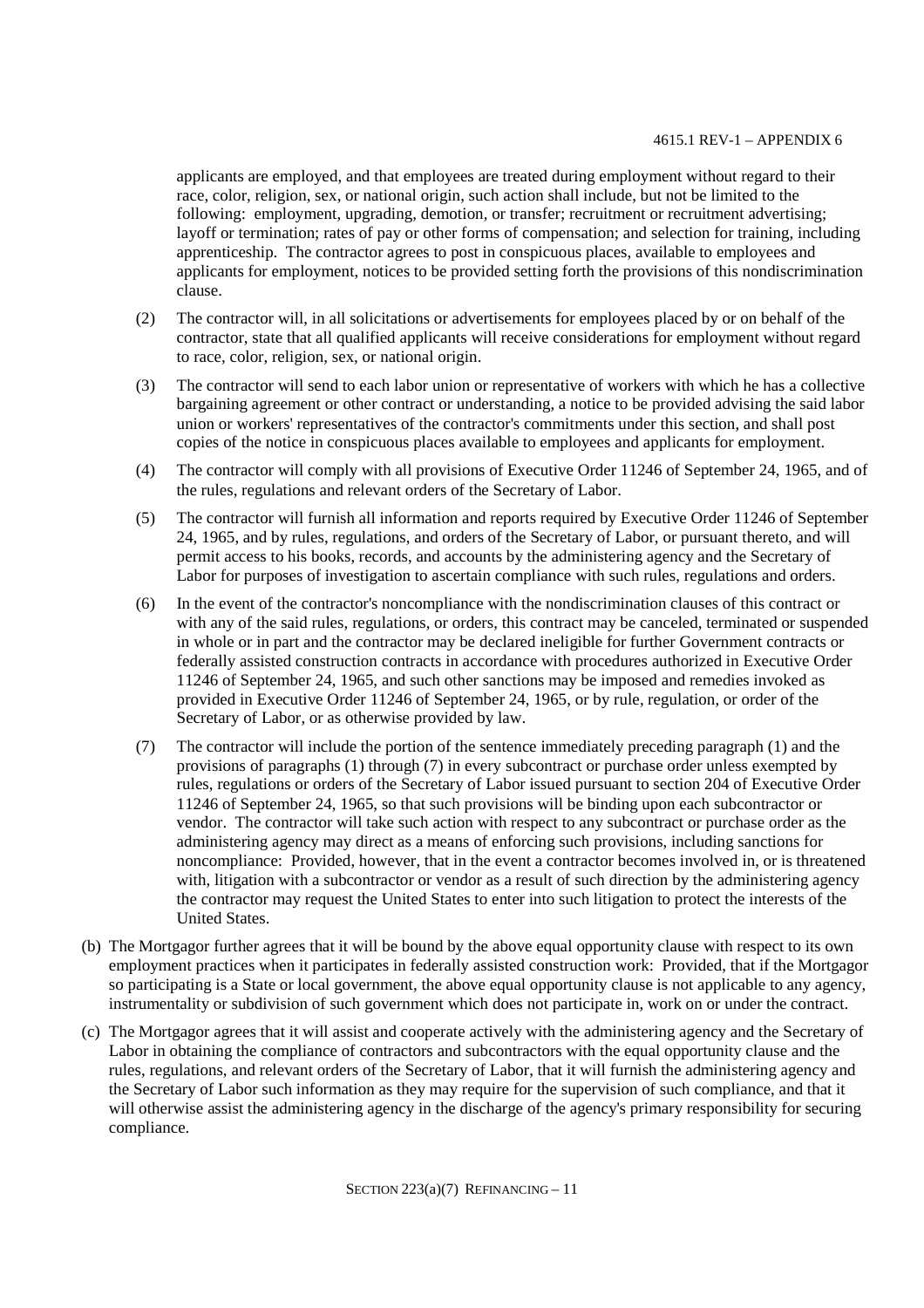#### 4615.1 REV-1 – APPENDIX 6

(d) The Mortgagor further agrees that it will refrain from entering into any contract or contract modification subject to Executive Order 11246 of September 24, 1965, with a contractor debarred from, or who has not demonstrated eligibility for, Government contracts and federally assisted construction contracts pursuant to the Executive Order and will carry out such sanctions and penalties for violation of the equal opportunity clause as may be imposed upon contractors and subcontractors by the administering agency or the Secretary of Labor pursuant to Part II, Subpart D of the Executive Order. In addition, the Mortgagor agrees that if it fails or refuses to comply with these undertakings, the administering agency may take any or all of the following actions: Cancel, terminate, or suspend in whole or in part this grant (contract, loan, insurance, guarantee); refrain from extending any further assistance to the Mortgagor under the program with respect to which the failure or refund occurred until satisfactory assurance of future compliance has been received from such Mortgagor; and refer the case to the Department of Justice for appropriate legal proceedings.

Further guidance regarding the applicability and implementation of the requirements of this Part VII may be found in *HUD Regulations 24 CFR§§200.410, 200.420 and 200.425.*

## **Part VIII. THIS PART INTENTIONALLY LEFT BLANK**

### **Part IX. THIS PART INTENTIONALLY LEFT BLANK**

#### **Part X. SIGNATURE**

The Mortgagor has read and agrees to comply with the provisions of the above certifications for the purpose of obtaining mortgage insurance under the National Housing Act.

The individual signing below on behalf of the Mortgagor certifies that he/she is an authorized representative of the Mortgagor and has sufficient knowledge to make these certifications on behalf of the Mortgagor.

Executed this day of 3.20 .

Mortgagor Name

BY:

**SIGNATURE** 

(PRINTED NAME & TITLE)